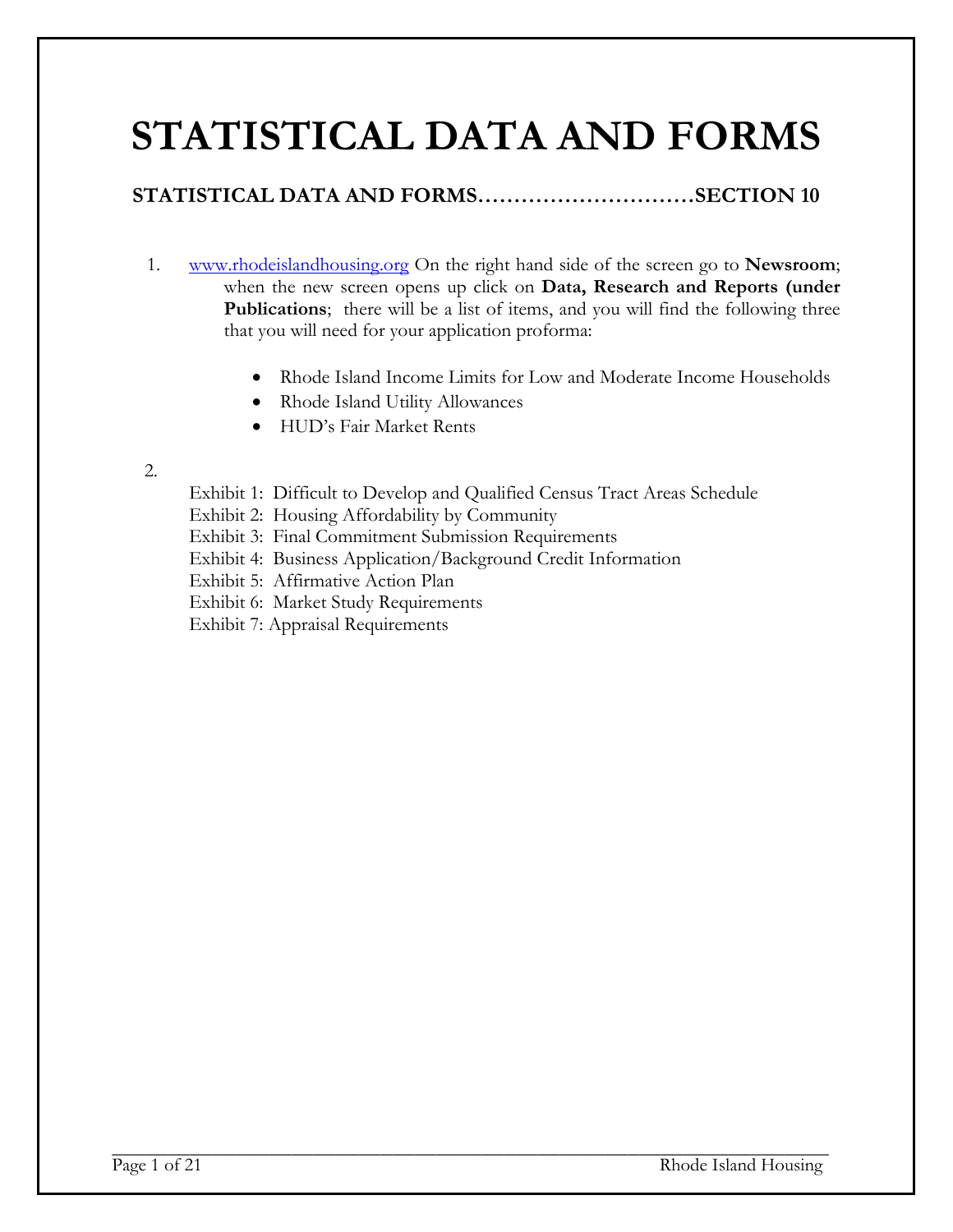#### **Exhibit 1: Difficult to Develop Areas Schedule**

## **DIFFICULT DEVELOP AREAS (DDA) & QUALIFIED CENSUS TRACTS**

There are no areas currently designated as DDAs in Rhode Island. http://www.huduser.org/portal/datasets/qct.html

2013 Qualified Census Tracts (2010 Decennial Census & 2006 – 2010 American Community Survey Data; OMB Metropolitan Area Definitions December 1, 2009)

| 2.00  | Providence | 36.02  | Providence      |
|-------|------------|--------|-----------------|
| 3.00  | Providence | 37.00  | Providence      |
| 4.00  | Providence | 108.00 | Central Falls   |
| 5.00  | Providence | 111.00 | Central Falls   |
| 6.00  | Providence | 151.00 | Pawtucket       |
| 7.00  | Providence | 152.00 | Pawtucket       |
| 8.00  | Providence | 154.00 | Pawtucket       |
| 9.00  | Providence | 160.00 | Pawtucket       |
| 10.00 | Providence | 161.00 | Pawtucket       |
| 12.00 | Providence | 164.00 | Pawtucket       |
| 13.00 | Providence | 166.00 | Pawtucket       |
| 14.00 | Providence | 167.00 | Pawtucket       |
| 16.00 | Providence | 174.00 | Woonsocket      |
| 18.00 | Providence | 176.00 | Woonsocket      |
| 19.00 | Providence | 179.00 | Woonsocket      |
| 20.00 | Providence | 180.00 | Woonsocket      |
| 21.02 | Providence | 181.00 | Woonsocket      |
| 22.00 | Providence | 183.00 | Woonsocket      |
| 23.00 | Providence | 203.00 | West Warwick    |
| 25.00 | Providence | 405.00 | Newport         |
| 26.00 | Providence | 514.00 | South Kingstown |
| 27.00 | Providence | 515.04 | Narragansett    |
| 28.00 | Providence |        |                 |
| 29.00 | Providence |        |                 |
| 31.00 | Providence |        |                 |

If you have any questions regarding qualified census tracts or Difficult to Develop Areas, please contact your Housing Development Officer.

36.01 Providence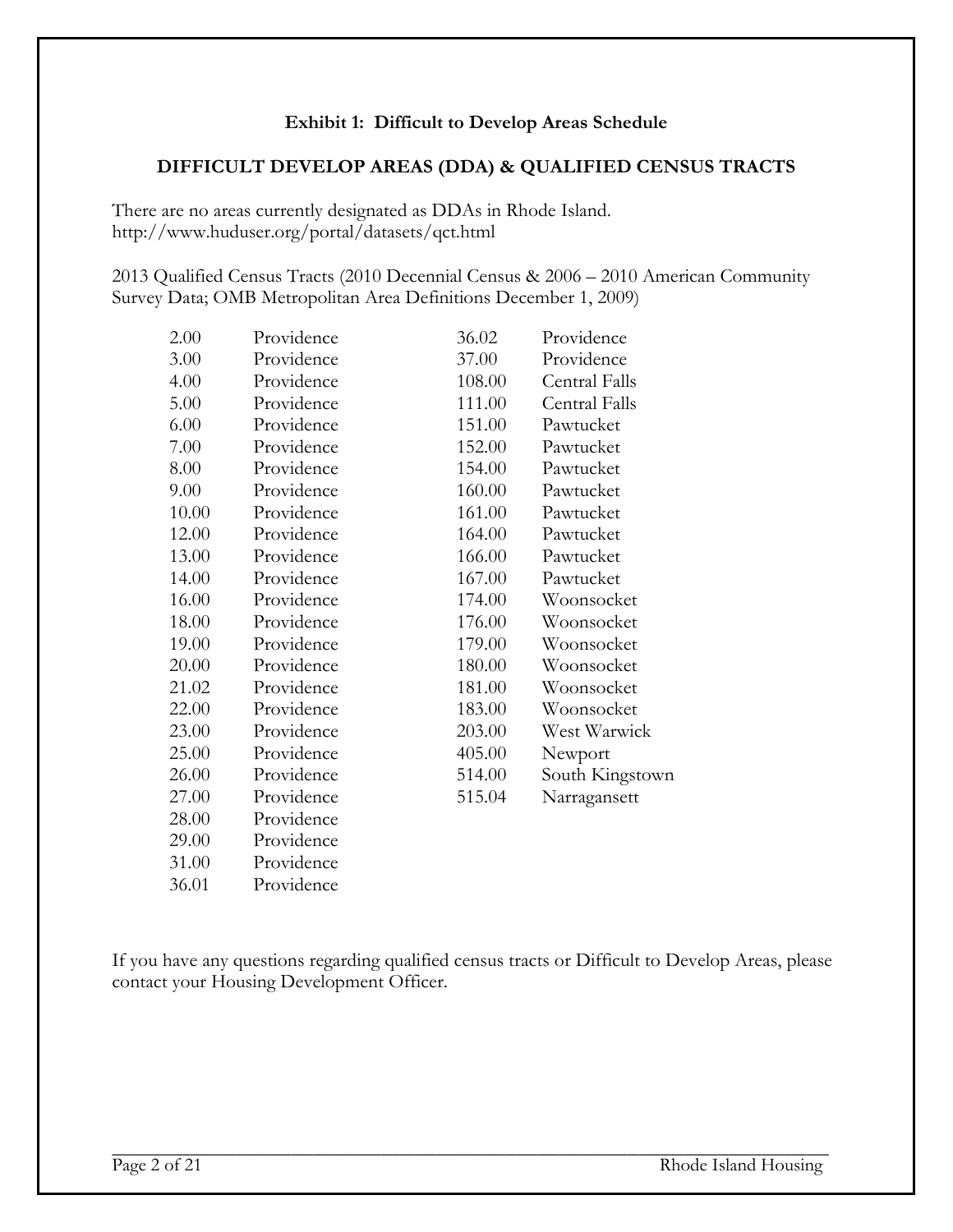| Housing Affordability by Community |                                        |  |  |
|------------------------------------|----------------------------------------|--|--|
| Location                           | <b>Percentage of Existing Assisted</b> |  |  |
|                                    | Housing                                |  |  |
|                                    |                                        |  |  |
| Barrington                         | 2.55%                                  |  |  |
| <b>Bristol</b>                     | 5.90%                                  |  |  |
| Burrillville                       | 8.69%                                  |  |  |
| Central Falls                      | 11.49%                                 |  |  |
| Charlestown                        | 1.97%                                  |  |  |
| Coventry                           | 4.91%                                  |  |  |
| Cranston                           | 5.41%                                  |  |  |
| Cumberland                         | 5.79%                                  |  |  |
| <b>East Greenwich</b>              | 4.32%                                  |  |  |
| <b>East Providence</b>             | 10.86%                                 |  |  |
| Exeter                             | 2.20%                                  |  |  |
| Foster                             | 2.33%                                  |  |  |
| Glocester                          | 2.13%                                  |  |  |
| Hopkinton                          | 6.59%                                  |  |  |
| Jamestown                          | 4.07%                                  |  |  |
| Johnston                           | 8.13%                                  |  |  |
| Lincoln                            | 6.70%                                  |  |  |
| Little Compton                     | 0.56%                                  |  |  |
| Middletown                         | 8.25%                                  |  |  |
| Narragansett                       | 3.49%                                  |  |  |
| New Shoreham                       | 10.09%                                 |  |  |
| Newport                            | 16.99%                                 |  |  |
| North Kingstown                    | 8.27%                                  |  |  |
| North Providence                   | 6.89%                                  |  |  |
| North Smithfield                   | 7.35%                                  |  |  |
| Pawtucket                          | 8.62%                                  |  |  |
| Portsmouth                         | 2.82%                                  |  |  |
| Providence                         | 14.53%                                 |  |  |
| Richmond                           | 1.89%                                  |  |  |
| Scituate                           | 0.95%                                  |  |  |
| Smithfield                         | 5.05%                                  |  |  |
| South Kingstown                    | 5.16%                                  |  |  |
| Tiverton                           | 5.06%                                  |  |  |
| Warren                             | 4.35%                                  |  |  |
| Warwick                            | 5.32%                                  |  |  |
| West Greenwich                     | 1.46%                                  |  |  |
| West Warwick                       | 8.10%                                  |  |  |
| Westerly                           | 5.32%                                  |  |  |
| Woonsocket                         | 15.88%                                 |  |  |
| <b>LMIH Grand Total</b>            | 8.29%                                  |  |  |
| Last Data Update<br>7/12           |                                        |  |  |

**Exhibit 2: Housing Affordability by Community**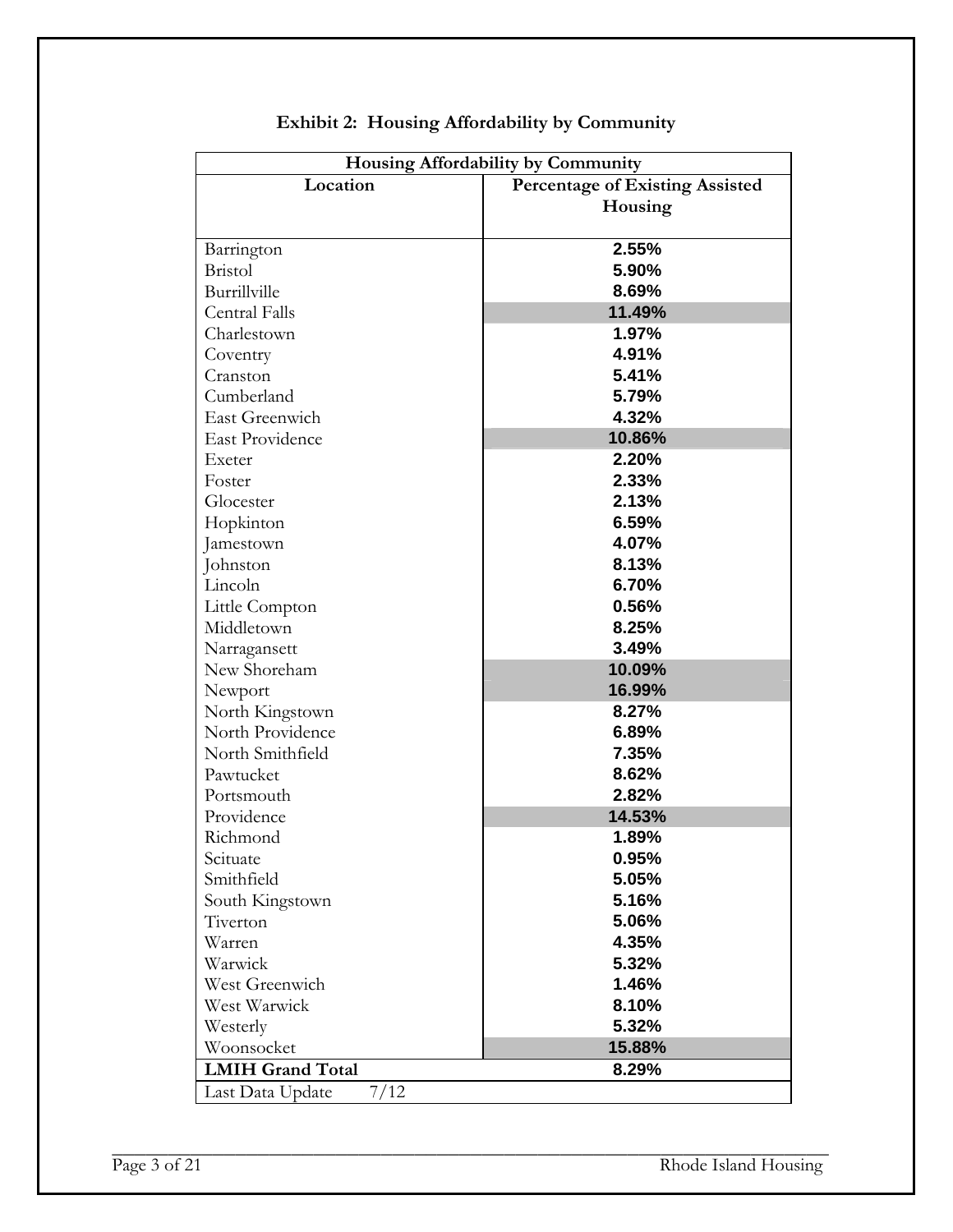## **Exhibit 3: FINAL COMMITMENT SUBMISSION REQUIREMENTS**

- **1. Design and Construction Items:** (Borrower should refer to the Design and Construction Guidelines in Section 3 for additional detail.)
	- Waiver of Rhode Island Housing Design Requirements (Rhode Island Housing form, if applicable.)
	- Architectural Exhibits: Refer to "Design and Construction handbook."
	- Survey and Surveyor's Report (Rhode Island Housing form CF-141) showing all properties included as part of this development.
	- Affirmative Action Plan (Rhode Island Housing form: see Exhibit 5)
	- Construction Cost Breakdown- Schedule of Values (Rhode Island Housing form CF-2328).
	- Construction and Payment Schedule.
	- Owner/Architect Agreement (AIA Document, B141, current edition) for review by Design and Construction staff.
	- The architect and/or engineer certifying all trades must complete design Architect's Certification (Rhode Island Housing form CF-107a).
	- Construction Contract and General Conditions (AIA Document A101 and A201, current edition) for review by Design and Construction staff.
	- Contractor's Registration
	- Satisfactory evidence must be provided by the general contractor regarding the availability of either a 100% payment and performance bond or a letter of credit on a form supplied by Rhode Island Housing equal to 25% of the total construction cost. The evidence may be in the form of a letter of intent from the bonding company or bank stating its willingness to provide the necessary instrument to the general contractor in the required amount. If a bond is to be provided, the bonding company must write fidelity and surety in the State of Rhode Island and must have at least an "A" rating by Best's Key Rating Guide. If a letter of credit is to be provided, RIH must approve the bank issuing the letter of credit. If an identity of interest exists between the developer and the general contractor, a letter of credit must be obtained.
	- Structural Report prepared by qualified licensed structural engineer for existing buildings to be renovated.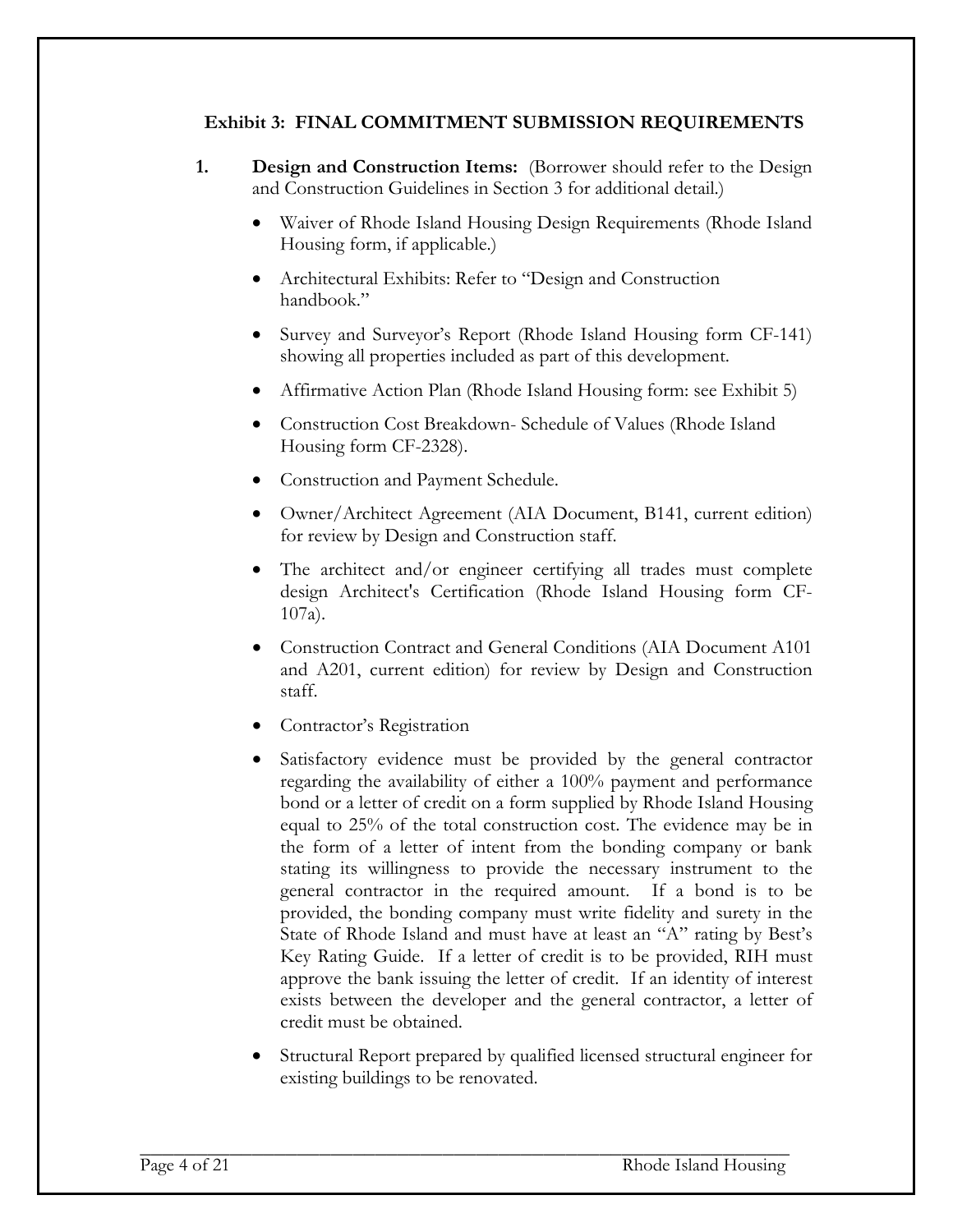- A Capital Needs Assessment may be required for existing occupied buildings.
- Soil and foundation investigation report prepared by a qualified geotechnical-engineering firm for new construction.
- Evidence of all property easements and easement agreements.
- Verification of utilities, as follows:
	- Letters from the applicable utility companies and authorities concerning their ability to provide sufficient service. These letters will have to be updated within thirty days of initial closing. For acquisition and rehabilitation where no change in utilities services, type or volume is proposed, this requirement may be waived.
	- Verification from the appropriate utility or municipal authorities of sewer, water and trash removal estimates listed on the proforma.
- Phase I Environmental Report. At the discretion of Rhode Island Housing, a Phase II Environmental Report may be required.
- Evidence of approval by authorities having jurisdiction over the following, as required by the project:
	- a. Zoning variances
	- b. Rhode Island State Building Code variances
	- c. Rhode Island State Fire Code variances
	- d. Wetlands
	- e. Historic District
	- f. ISDS
	- g. Curb Cuts/RIDOT Physical Alteration Permit

#### **2. Housing Management Items:**

- If applicable, revised operating budget and rent schedule.
- Management Questionnaire
- Management Plan
- Security Plan
- Affirmative Action Fair Marketing Plan and Tenant Selection Policy
- Cash flow analysis to estimate any anticipated losses prior to stabilized occupancy.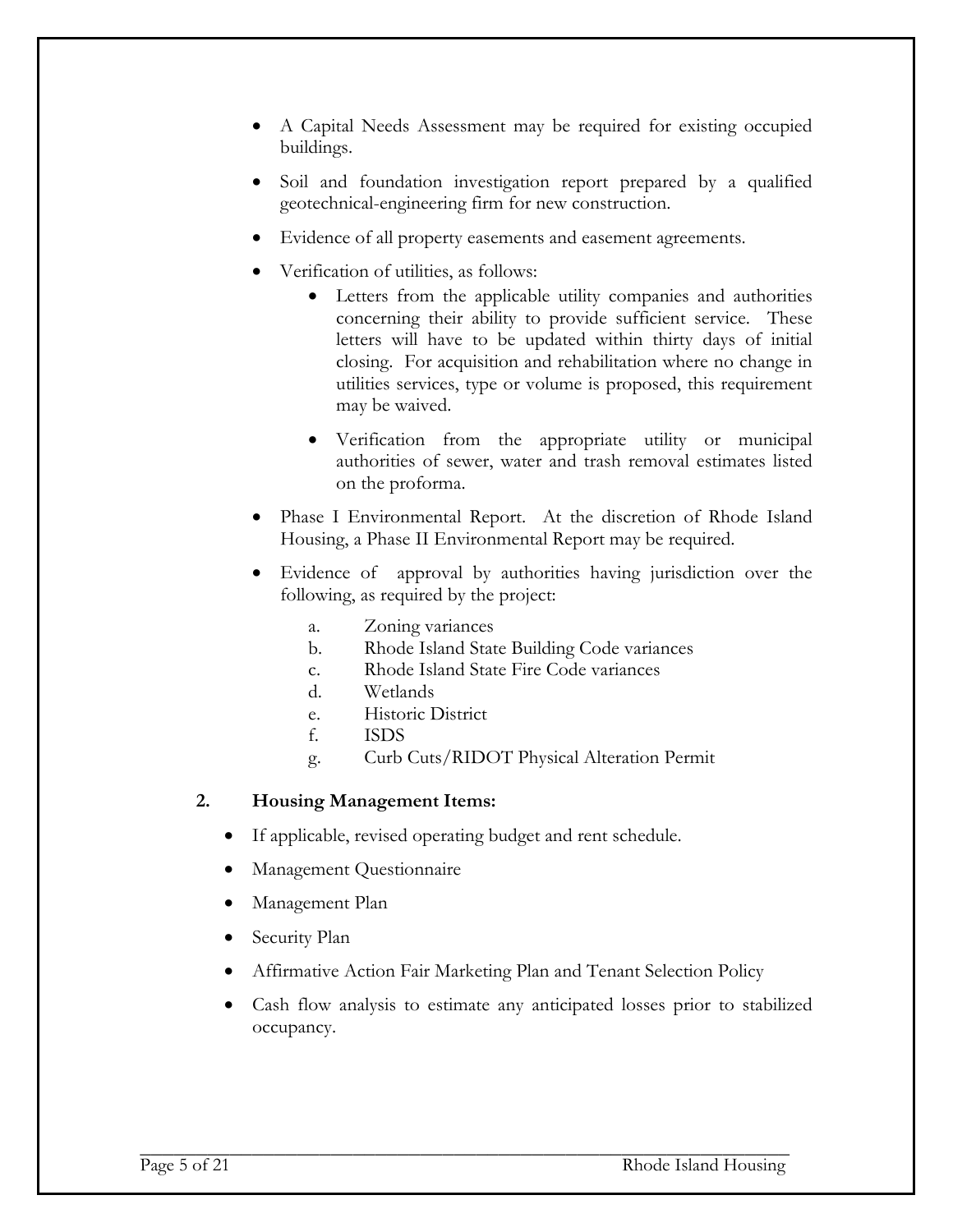# **3. Documentation of Financial and Organizational Capacity**

- Three years of financial statements including the most recent **audited** financial statement of the mortgagor prepared by a certified public accountant and covering a period ending twelve (12) months prior to the date they are submitted. If the developer is a partnership, include the financial statements of each partner. As applicable, any updates to previously submitted financial statements should be provided.
- The most recent audited financial statement of the general contractor prepared by a certified public accountant and covering a period ending twelve (12) months prior to the date they are submitted or a current AIA Contractor Qualification Statement.
- Credit report for General Contractor.
- Organizational Documents, as applicable:
	- a. Limited Partnership Agreement
	- b. Certificate of Limited Partnership (recorded with Secretary of State)
	- c. Fictitious Name Certificate
	- d. Partnership Agreement
	- e. Articles of Incorporation
	- f.. Bylaws
	- g. Certificate of Good Standing and a Certified Copy of Corporate Vote or Partnership Consent.
	- h. Such other Organizational Documents that Rhode Island Housing may reasonably request.

# **4. Other Underwriting Requirements**

- Legal Description of the Site
- Title Report
- Insurance carrier's statement of property's insurability in conformance with Rental Housing Production Program Requirements.
- Relocation Plan prepared in conformance with all applicable Federal and state laws and regulations.
- Appraisal Report and Market Study, commissioned by Rhode Island Housing.
- Documentation of real estate taxes for the development. If tax abatement is applicable, or if taxes will be waived, developer should submit supporting documentation from the appropriate authorities.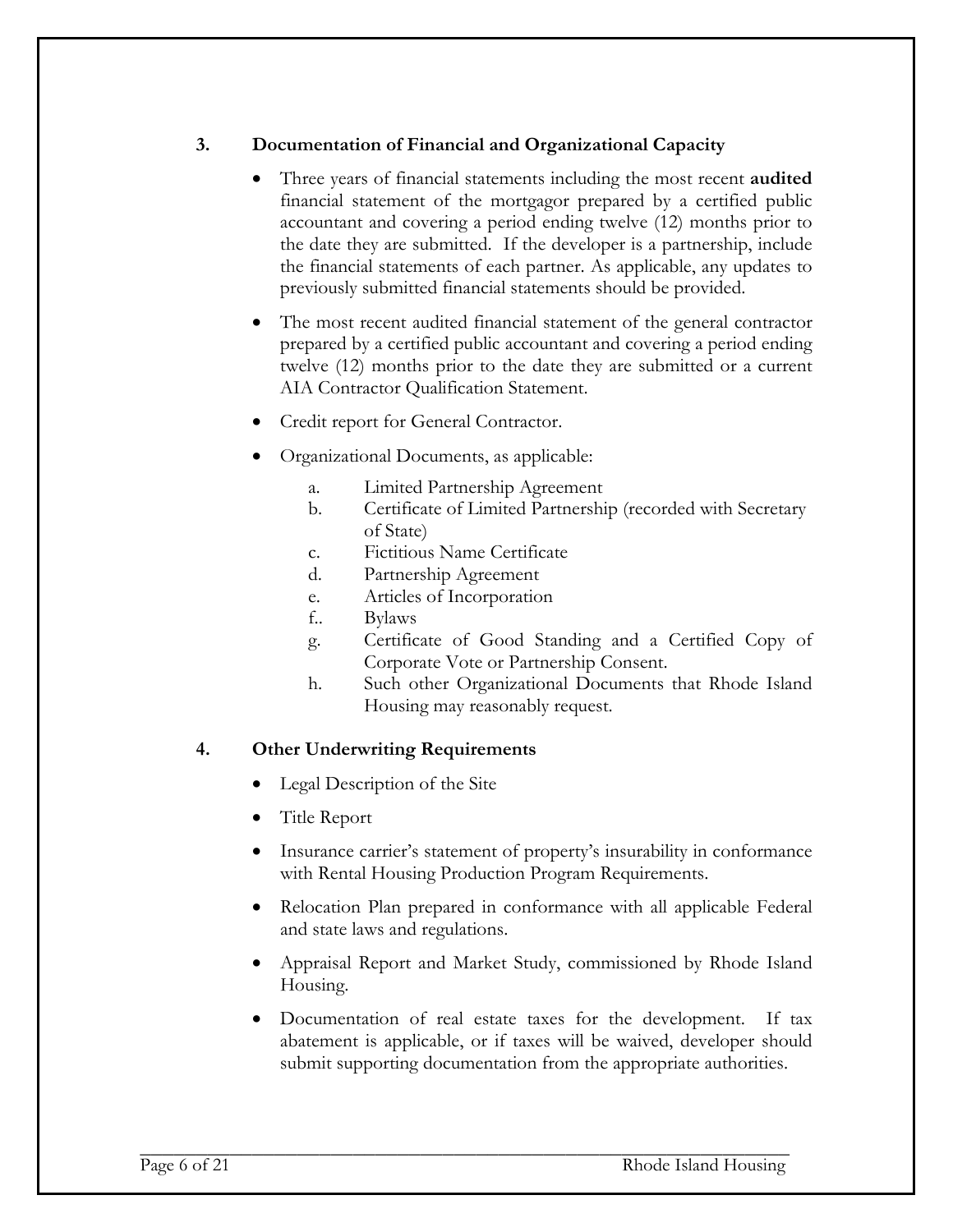- Letter of commitment and/or final approval documenting the availability of all additional resources, such as CDBG, HOME or foundation funding.
- Letter of commitment and/or final approval documenting the award of any Project Based Section 8 Certificates to the development.
- Syndication commitment letter, referencing the projected total value of the sale proceeds of the housing tax credits that will be available to the developer and the schedule for advancement of these proceeds.
- If applicable, bridge loan commitment letter.
- Revised development proforma reflecting final construction, acquisition and soft costs. Note that all cost items included in the proforma must be documented and are subject to review and approval by Rhode Island Housing.
- Developments to be financed under the HUD-HFA Risk Sharing program (including all developments utilizing Section 8 Project Based Assistance) may be required to complete additional submissions related to this program.
- Any other outstanding items not submitted with the application for reservation may also be requested at this time.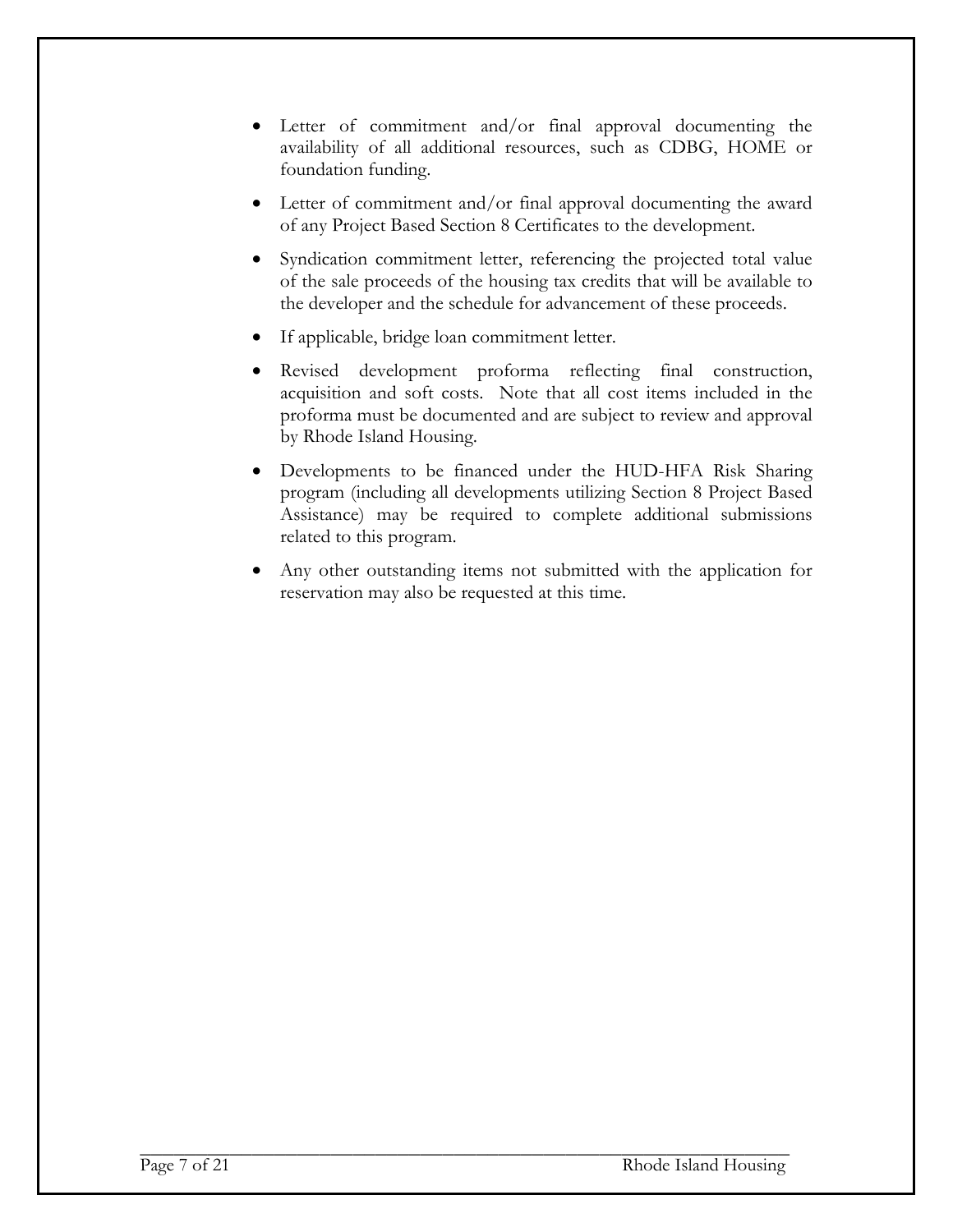| Name of                                                                                                                                                                                                                                                                                                                                                                                                                                                                         |                 |
|---------------------------------------------------------------------------------------------------------------------------------------------------------------------------------------------------------------------------------------------------------------------------------------------------------------------------------------------------------------------------------------------------------------------------------------------------------------------------------|-----------------|
| Firm experience of the state of the state of the state of the state of the state of the state of the state of the state of the state of the state of the state of the state of the state of the state of the state of the stat                                                                                                                                                                                                                                                  |                 |
| Tel.                                                                                                                                                                                                                                                                                                                                                                                                                                                                            |                 |
| Street                                                                                                                                                                                                                                                                                                                                                                                                                                                                          |                 |
| Address and the contract of the contract of the contract of the contract of the contract of the contract of the contract of the contract of the contract of the contract of the contract of the contract of the contract of th                                                                                                                                                                                                                                                  | $\textrm{City}$ |
| $\overline{\phantom{a}}$ $\overline{\phantom{a}}$ $\overline{\phantom{a}}$ $\overline{\phantom{a}}$ $\overline{\phantom{a}}$ $\overline{\phantom{a}}$ $\overline{\phantom{a}}$ $\overline{\phantom{a}}$ $\overline{\phantom{a}}$ $\overline{\phantom{a}}$ $\overline{\phantom{a}}$ $\overline{\phantom{a}}$ $\overline{\phantom{a}}$ $\overline{\phantom{a}}$ $\overline{\phantom{a}}$ $\overline{\phantom{a}}$ $\overline{\phantom{a}}$ $\overline{\phantom{a}}$ $\overline{\$ |                 |
| Mailing Address (if different from<br><u> 1980 - Johann Stoff, martin santa shekara ta 1980 - André Santa Santa Santa Santa Santa Santa Santa Santa San</u>                                                                                                                                                                                                                                                                                                                     |                 |
| Previous                                                                                                                                                                                                                                                                                                                                                                                                                                                                        |                 |
| Address and the contract of the contract of the contract of the contract of the contract of the contract of the contract of the contract of the contract of the contract of the contract of the contract of the contract of th                                                                                                                                                                                                                                                  |                 |
| Nature of                                                                                                                                                                                                                                                                                                                                                                                                                                                                       |                 |
| Business have been always a state of the state of the state of the state of the state of the state of the state of the state of the state of the state of the state of the state of the state of the state of the state of the                                                                                                                                                                                                                                                  |                 |
| _How long in business______________                                                                                                                                                                                                                                                                                                                                                                                                                                             |                 |
| Is company a: Rhode Island _______ Partnership_______ Proprietorship_______                                                                                                                                                                                                                                                                                                                                                                                                     |                 |
| Where <u>the contract of the contract of the contract of the contract of the contract of the contract of the contract of the contract of the contract of the contract of the contract of the contract of the contract of the con</u>                                                                                                                                                                                                                                            |                 |
| Other                                                                                                                                                                                                                                                                                                                                                                                                                                                                           |                 |
| DBA's                                                                                                                                                                                                                                                                                                                                                                                                                                                                           |                 |
|                                                                                                                                                                                                                                                                                                                                                                                                                                                                                 |                 |
|                                                                                                                                                                                                                                                                                                                                                                                                                                                                                 |                 |

# Exhibit 4: Business Application/Background Credit Information

List officers, partners, or owners

| Position or % | Name | <b>Home Address</b> | S.S.# |
|---------------|------|---------------------|-------|
| Owner         |      |                     |       |
|               |      |                     |       |
|               |      |                     |       |
|               |      |                     |       |
|               |      |                     |       |
|               |      |                     |       |
|               |      |                     |       |

Page 8 of 21 Rhode Island Housing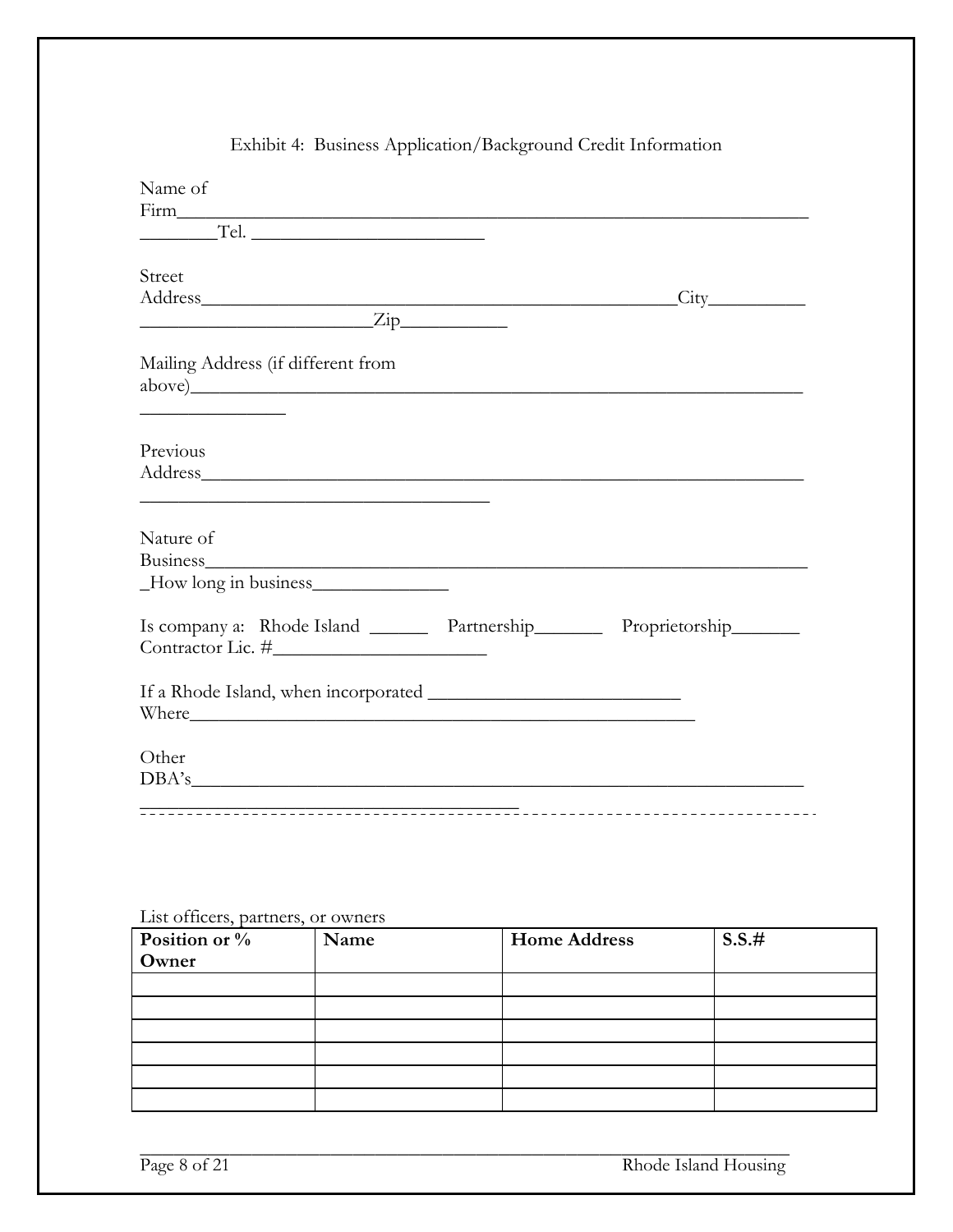| <b>Banking:</b> | <b>Acct. Number</b> | <b>Balance</b> |
|-----------------|---------------------|----------------|
| Bank:           |                     |                |
| Address         |                     |                |
| Bank:           |                     |                |
| Address:        |                     |                |
| Bank:           |                     |                |
| Address         |                     |                |

Name of primary Bank and officer you deal with:  $\Box$ 

Identify above any Installment and Commercial loans

#### **Credit References:**

| Name | <b>Address and City</b> | Zip |
|------|-------------------------|-----|
|      |                         |     |
|      |                         |     |
|      |                         |     |
|      |                         |     |
|      |                         |     |

**Assets:** Attach most recent financial statement and/or use separate sheet to list company assets and liabilities. For any owned real estate, list addresses, values, mortgage holders and their account numbers.

| Bldg \$ | Land \$ | Equip. $\$ | Furniture \$   Autos \$ | Acct. Rec. | Net Worth |
|---------|---------|------------|-------------------------|------------|-----------|
|         |         |            |                         |            |           |
|         |         |            |                         |            |           |

\*\*\*\*\*\*\*\*\*\*\*\*\*\*\*\*\*\*\*\*\*\*\*\*\*\*\*\*\*\*\*\*\*\*\*\*\*\*\*\*\*\*\*\*\*\*\*\*\*\*\*\*\*\*\*\*\*\*\*\*\*\*\*\*\*\*\*\*\*\*\*\*\*\*\*\*\*\*\*\*

\*\*\*\*\*\*\*\*\*\*\*\*\*\*\*\*\*\*\*\*\*\*\*\*\*\*\*\*\*\*\*\*\*\*

## **IMPORTANT: APPLICANT READ BEFORE SIGNING**

I authorize you to obtain such information as you may require concerning the statements contained in this application.

Signature\_\_\_\_\_\_\_\_\_\_\_\_\_\_\_\_\_\_\_\_\_\_\_\_

Signature\_\_\_\_\_\_\_\_\_\_\_\_\_\_\_\_\_\_\_\_\_\_\_\_

 $\frac{1}{2}$ 

 $\frac{1}{2}$ 

Date:\_\_\_\_\_\_\_\_\_\_\_\_\_\_\_\_\_\_\_\_\_\_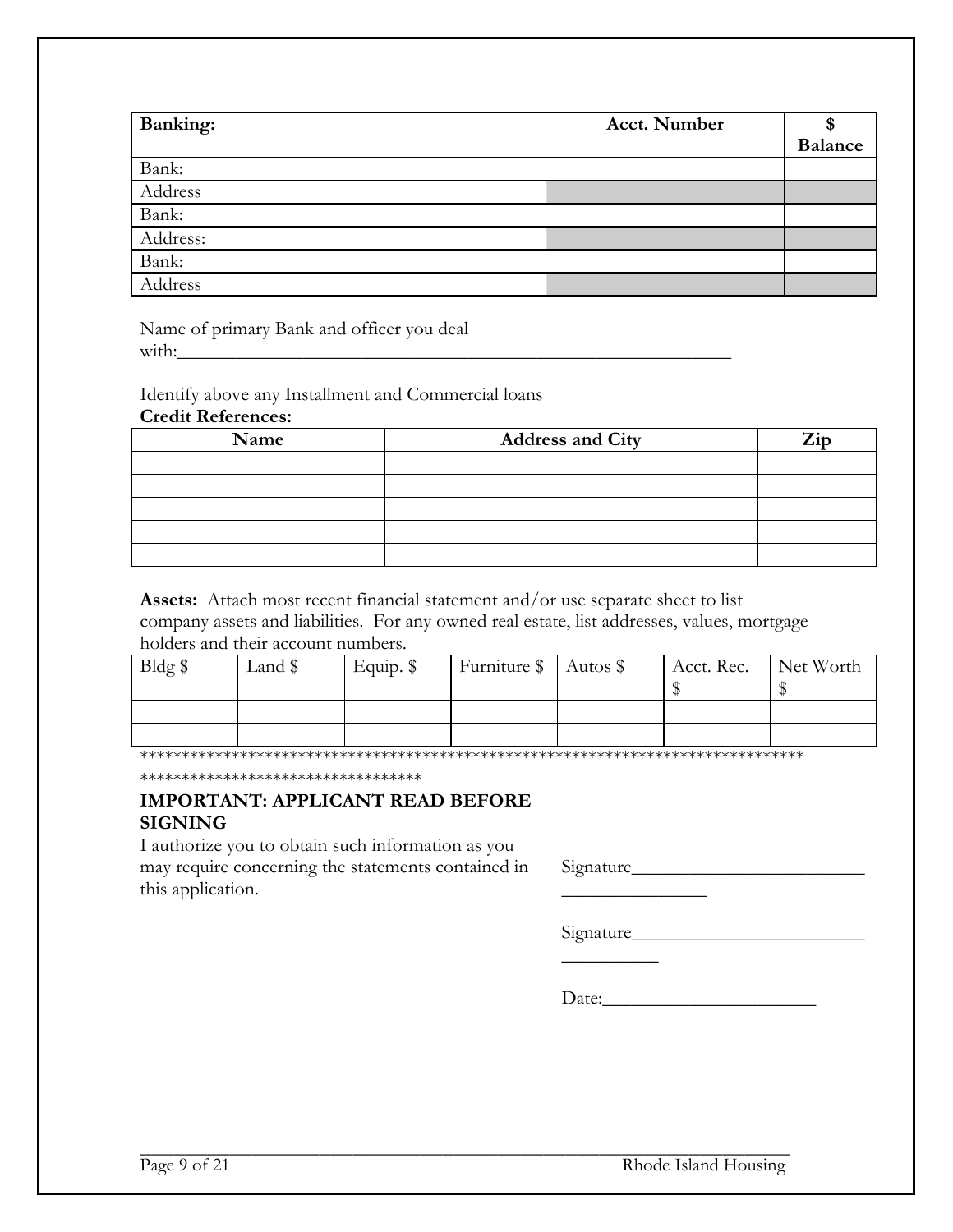Exhibit 5: Affirmative Action Plan

## AFFIRMATIVE ACTION PROGRAM DEVELOPMENTS FUNDED BY RHODE ISLAND HOUSING

Sponsor/Developer Name

Address/City/Zip Code

Development Name

Development Location

EEO Affirmative Action Officer

Phone Number

Page 10 of 21 Rhode Island Housing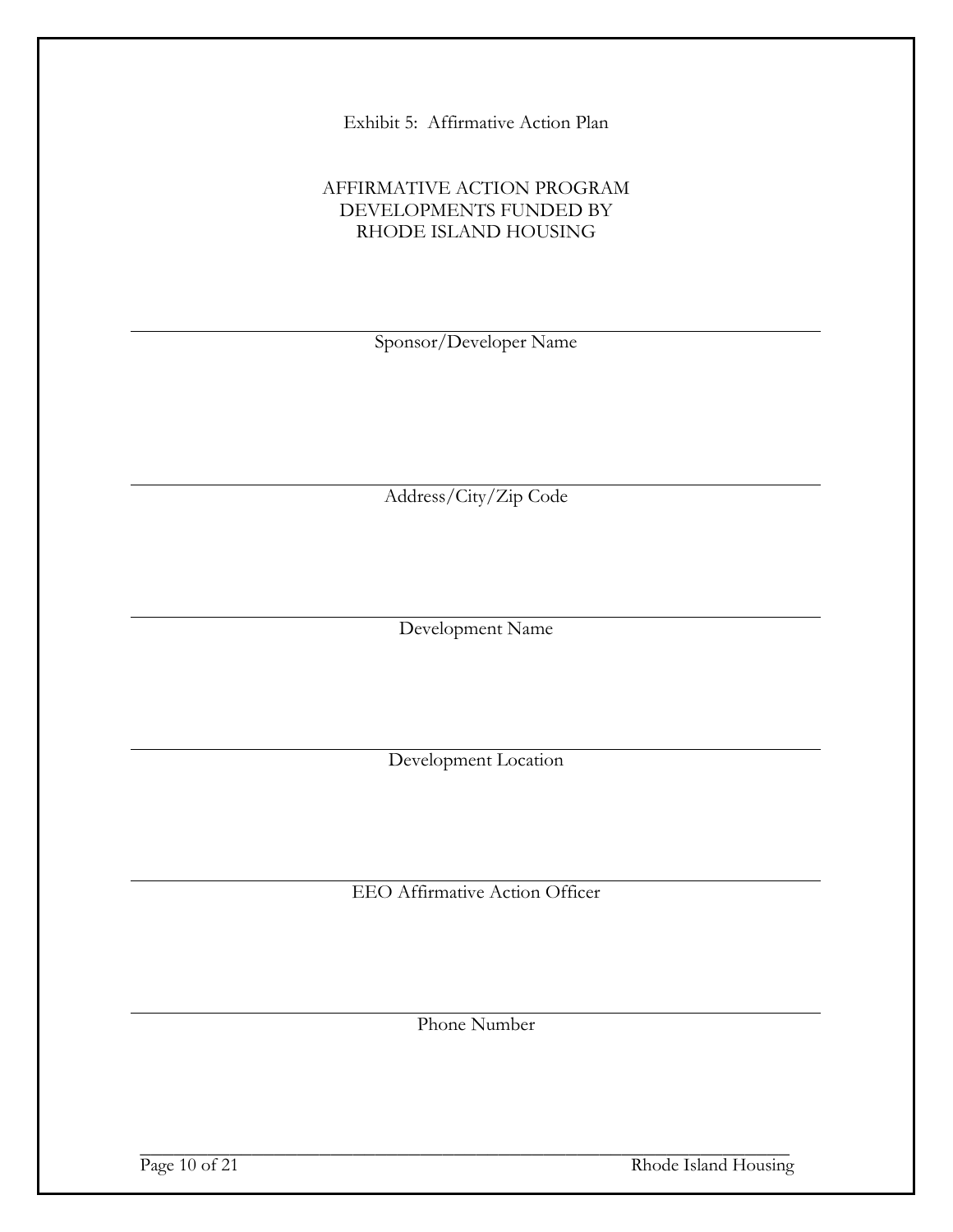#### A. Equal Opportunity/Affirmative Action Statement

Rhode Island Housing is committed to providing equal opportunity in every aspect of its programs and will not discriminate because of race, sex, national origin, age, religion, sexual orientation, handicap, or status as a veteran. Because Rhode Island Housing recognizes the need to eliminate the vestiges of past societal discrimination, it will take affirmative action to ensure that its employment opportunities are open to every income-qualified Rhode Islander.

Rhode Island Housing will not tolerate discrimination by any recipient of its funds or benefits. This includes lending institutions, developers, contractors, and subcontractors and vendors doing business with Rhode Island Housing. Deliberate or persistent violation of this policy may result in the withdrawal by Rhode Island Housing of support or involvement in a project and/or debarment from further involvement by Rhode Island Housing.

Rhode Island Housing will incorporate requirements for non-discrimination and affirmative action in all its contracts and implementation of these requirements will be monitored by the coordinator of program compliance. Any person or corporation doing business with Rhode Island Housing shall cooperate with the monitoring of this policy.

- B. General Obligations
	- 1. We shall observe the requirements for equal opportunity and affirmative action set down in Section A and outlined in this program and at the preconstruction and pre-award meeting conducted by Rhode Island Housing.
	- 2. We will incorporate or cause to be incorporated into every contract and subcontract relating to this development the provisions of this program.
	- 3. We will keep records and comply with requests for information from Rhode Island Housing pertaining to actions taken pursuant to this program.
- C. Utilization of Minority Businesses
	- 1. We shall, to the greatest extent possible, utilize Minority and Female Owned businesses as contractors and subcontractors and vendors and shall include such businesses as available in any solicitation for bids.
	- 2. We shall maintain documentation of such solicitations and their results.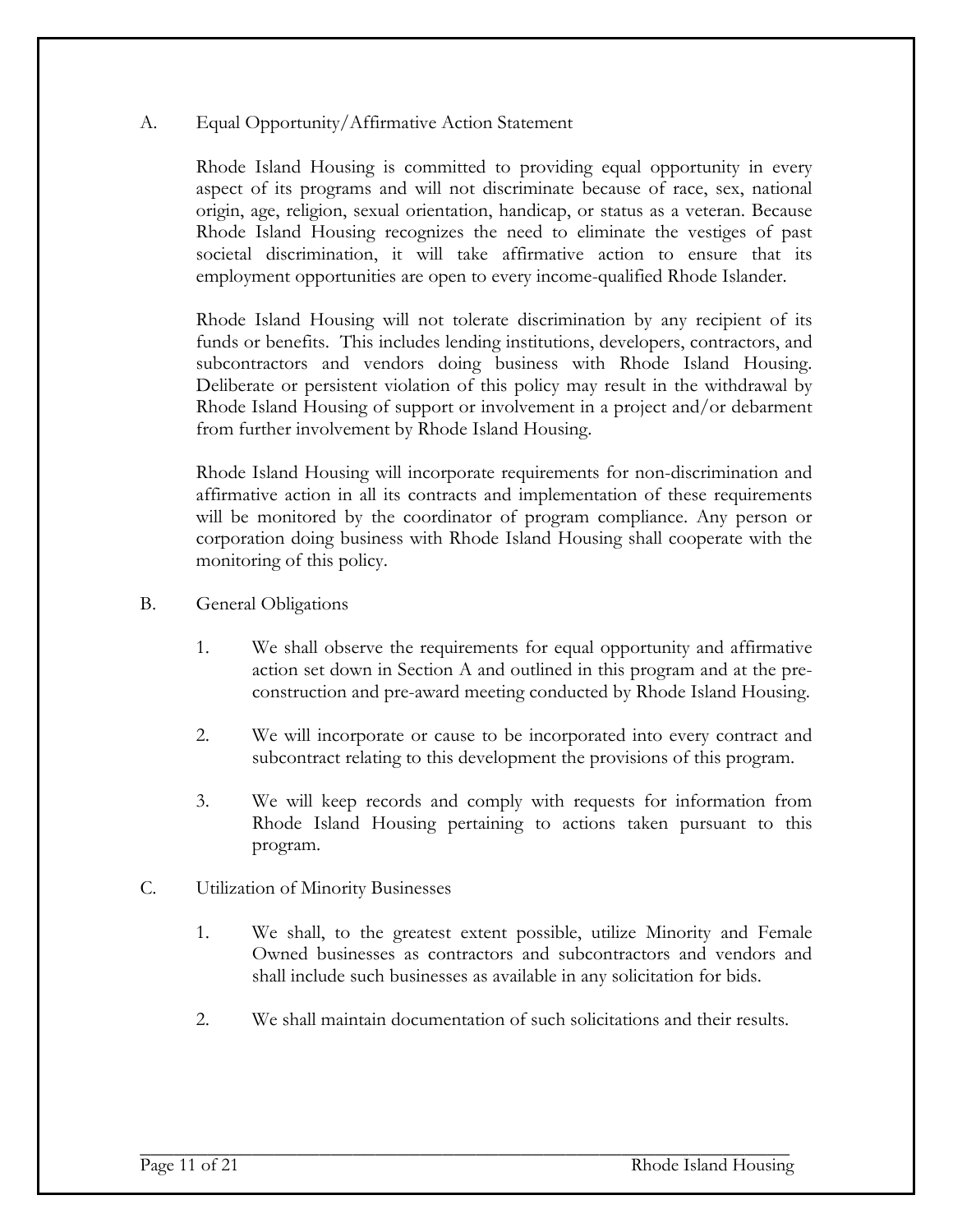3. The utilization goal for minority and female owned businesses shall be \_\_\_\_\_\_\_\_ % of the total construction dollar amount. Anticipated awards to minority and female contractors and subcontractors are identified below:

TRADE/ SERVICE/PRODUCT

| а.     |  |
|--------|--|
| b.     |  |
| c.     |  |
| ٠      |  |
| e.     |  |
| $\sim$ |  |
| g.     |  |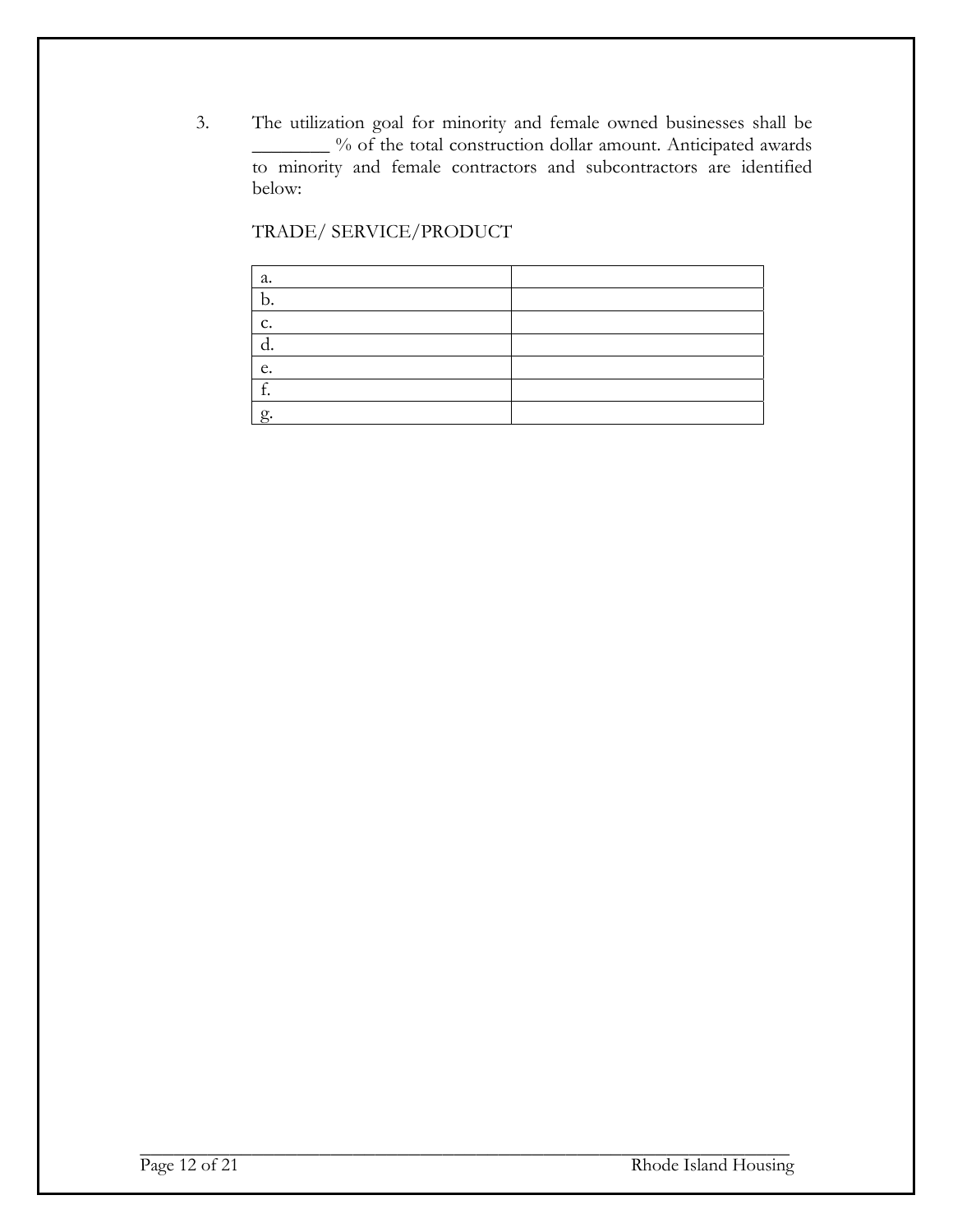## D. Equal Employment Opportunity and Affirmative Action

- 1. We shall take specific affirmative action to ensure equal employment opportunity as defined in Section A above. This affirmative action shall include at least the following:
	- a. Post written commitment to all aspects of non-discrimination.
	- b. Maintain a working environment free of harassment, intimidation and coercion at all sites and in all facilities at which the contractor's employees are assigned to work.
	- c. Establish and maintain a current list of minority and female recruitment sources, provide written notification to minority and female recruitment sources and to community organizations of employment opportunities available and maintain a record of the organization's response.
	- d. Maintain a current file of the names, addresses and telephone numbers of each minority and female off the street applicant and minority or female referral from a union, a recruitment source or community organization and of what action was taken with respect to each such individual.
	- e. When feasible, participate in training programs for the area which expressly include minorities and women.
	- f. Disseminate our EEO policy by providing notice of the policy to unions and training programs requesting their cooperation and assistance in meeting our EEO obligations by including it in the policy manual and the collective bargaining agreement, by publicizing it in the company newspaper, annual report, etc.
	- g. Use recruitment means that will contribute to the achievement of equal employment opportunity goals where unions or training programs are barriers in this effort.
	- h. Ensure that all facilities and company activities are non-segregated except that separate or single user toilets and necessary changing facilities shall be provided to assure privacy between sexes.
- 2. We shall inform all contractors and subcontractors of their similar obligations in this program.
- 3. The utilization goal for all trades is \_\_\_\_\_\_\_\_\_ % of labor hour for minority group member and \_\_\_\_\_\_\_\_\_ % for women.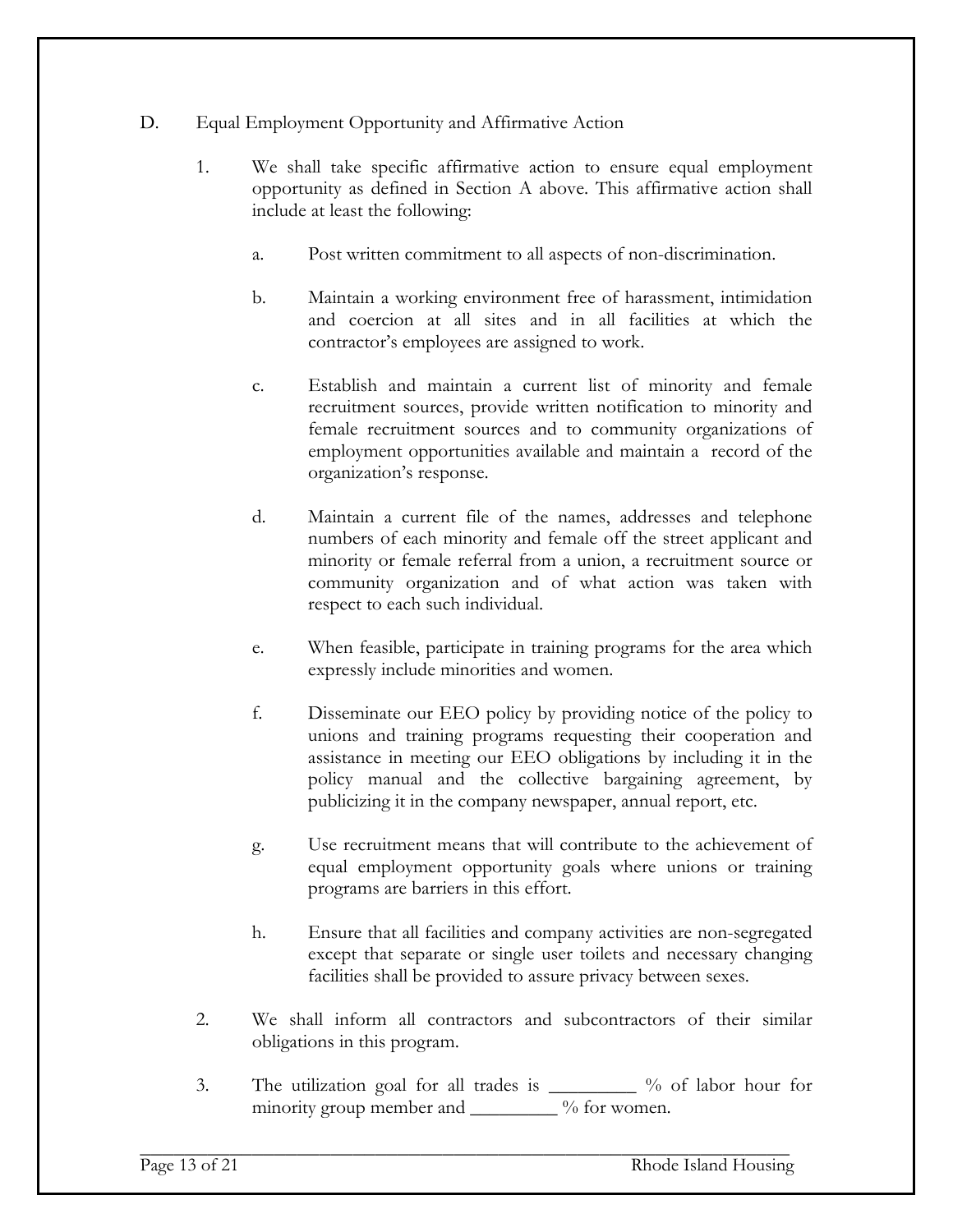#### E. Compliance

- 1. We shall cooperate with Rhode Island Housing officials in their review of compliance with this program.
- 2. We will notify Rhode Island Housing of any charge filed with the Rhode Island Commission on Human Rights or U.S. Equal Employment Opportunity Commission alleging unlawful discrimination in this development.
- 3. In any case where Rhode Island Housing determines that we have not complied with this program, we shall be notified of such non-compliance. In such instances, we shall have fifteen (15) days to either achieve compliance or to demonstrate why compliance is not possible.
- 4. We agree that if we fail to comply with the terms of this program or satisfy Rhode Island Housing as to why we are unable to comply, then Rhode Island Housing may, at its option, suspend advance or part thereof due until such time as we are able to demonstrate compliance with the terms of this program and/or debar us from participation in future Rhode Island Housing developments.

Signature(s):

 $\overline{\phantom{a}}$  , and the contract of the contract of the contract of the contract of the contract of the contract of the contract of the contract of the contract of the contract of the contract of the contract of the contrac Sponsor/Developer

 $\mathcal{L}_\text{max}$  and  $\mathcal{L}_\text{max}$  and  $\mathcal{L}_\text{max}$  and  $\mathcal{L}_\text{max}$  and  $\mathcal{L}_\text{max}$ **Date** Date

 $\overline{\phantom{a}}$  , and the contract of the contract of the contract of the contract of the contract of the contract of the contract of the contract of the contract of the contract of the contract of the contract of the contrac

Contractor

Date

 $\frac{1}{\sqrt{2}}$  ,  $\frac{1}{\sqrt{2}}$  ,  $\frac{1}{\sqrt{2}}$  ,  $\frac{1}{\sqrt{2}}$  ,  $\frac{1}{\sqrt{2}}$  ,  $\frac{1}{\sqrt{2}}$  ,  $\frac{1}{\sqrt{2}}$  ,  $\frac{1}{\sqrt{2}}$  ,  $\frac{1}{\sqrt{2}}$  ,  $\frac{1}{\sqrt{2}}$  ,  $\frac{1}{\sqrt{2}}$  ,  $\frac{1}{\sqrt{2}}$  ,  $\frac{1}{\sqrt{2}}$  ,  $\frac{1}{\sqrt{2}}$  ,  $\frac{1}{\sqrt{2}}$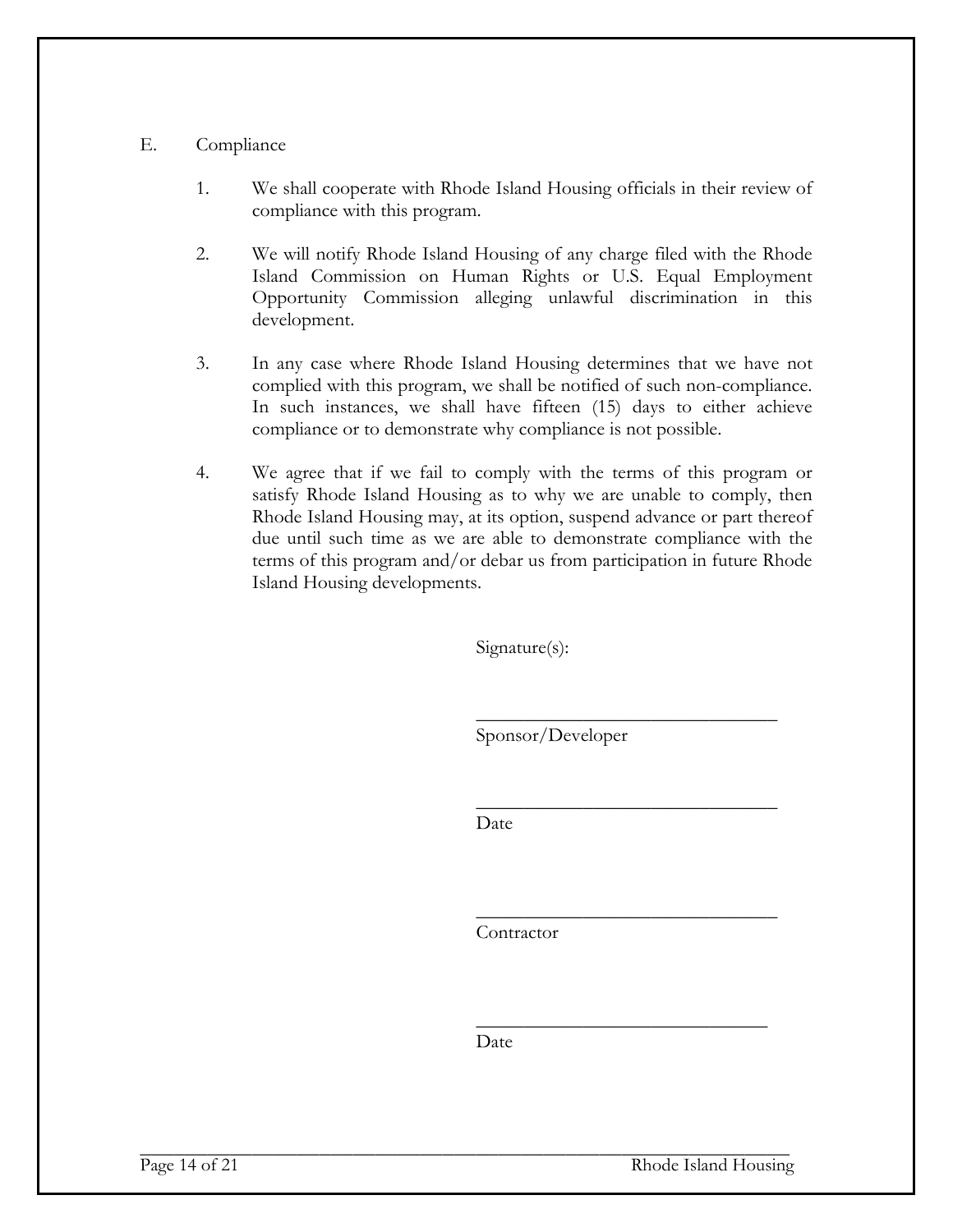# Exhibit 6: Market Study Requirements

As a result of the change in legislation in December 2000, it is now required that a comprehensive market study of the housing needs of the low-income individuals in the area served by each state housing agency be conducted at the developer's expense by a disinterested party approved by the allocating agency. Therefore, Rhode Island Housing requires the market study be submitted as a document, separate from other appraisal information and must, at a minimum, address the criteria set forth below. The market analysis must conform with the National Council of Affordable Housing Market Analysts (NCAHMA) standards.

1. Proposed Project Description: Analysis of the influence of location on the marketability of proposed units. (Consider attractiveness of site; improvements and surroundings; proximity to social and civic services; availability of transportation; parking.)

2. Market Area Analysis: Determination of market area; propensity of renters from market area to move to the proposed development.

- Availability and proximity to transportation
- Availability and proximity of social services
- Employment data: Unemployment rates, major employers, typical wages in relation to Eligible Income Range at Subject, distance from employment sources
- Primary market area demographic analysis: population and household trends, household income trends, household size, renter tenure
- For assisted living, consider age and assets of existing population in market area

Include a description of demographic trends (including income profiles) for defined market area.

- 3. Supply Analysis: Consideration of existing and planned competition within or proximate to market area, to include a detailed presentation of comparable properties including:
	- Date built (and improved if applicable)
	- Occupancy rate
	- Size of units
	- Breakdown of rental rates and costs to tenants. For assisted living consider cost of services to tenants.
	- Market characteristics should be discussed and compared with projects for the subject including vacancy, leasing pace, absorption, reasonability of rents, turnover, rent increase, concessions and waiting lists.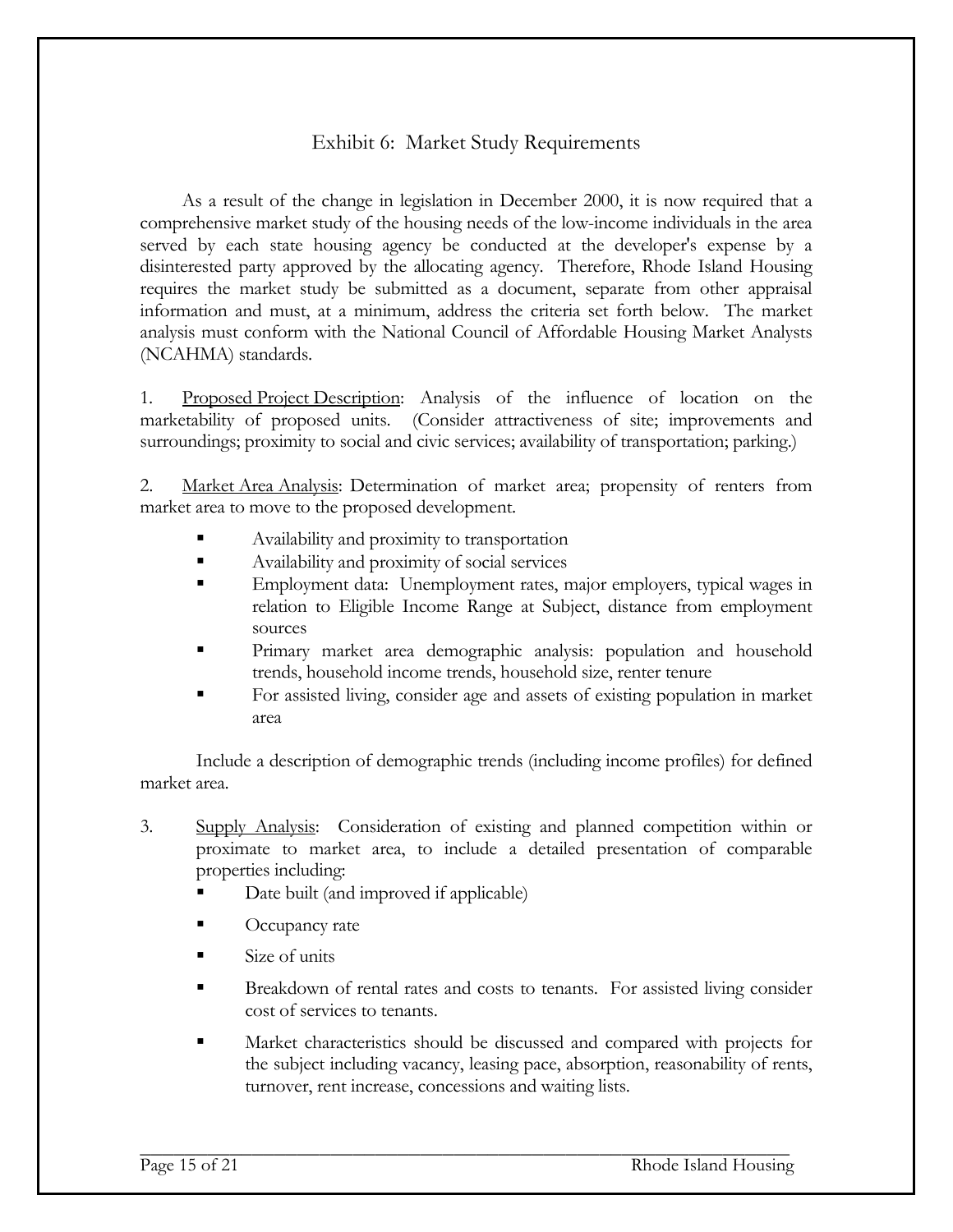- 4. Demand Analysis: Estimation of absorption and turnover rates including the following components:
	- Income eligibility calculation number of households eligible to reside at the subject
	- Capture rate by bedroom type
	- Annual capture rate
	- Demand for Section 8/Public Housing waiting list, occupancy and number of recipients.
- 5. Operating Expense Analysis: Feasibility of rents (and in assisted living the cost of services) for proposed market population.
	- Compare operating expense projections to determine whether the proposed budget is reasonable, given the achievable rent levels and what is common in the market.

6. Conclusions and Recommendations: The conclusions resulting from the market study are summarized in this section. Recommendations for the subject property are also discussed. Recommendations may include modifying the unit mix, unit size, suggestions as to whether to or not to offer a particular amenity, changes to rent, and other pertinent changes.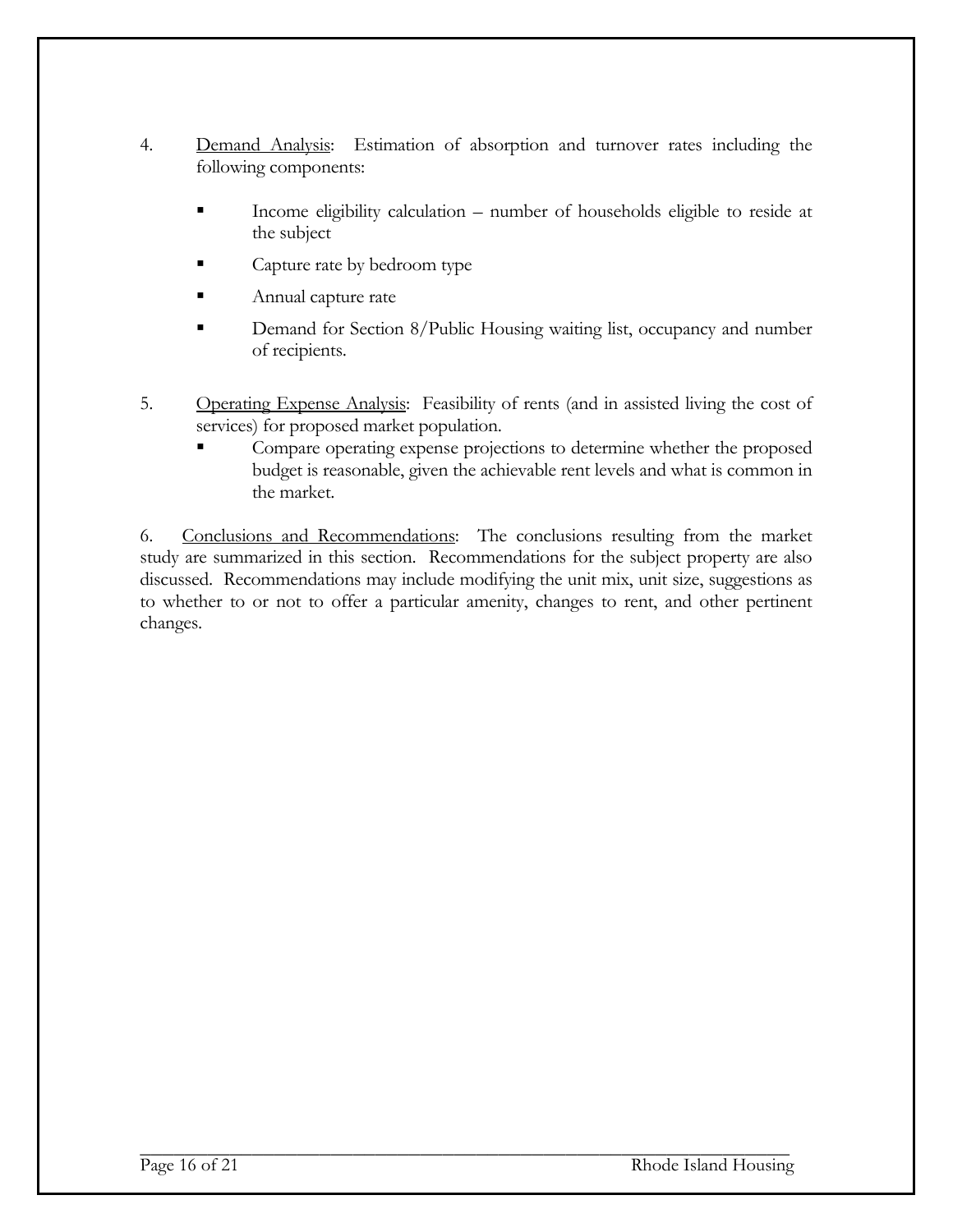# Exhibit 7: Requirements for Appraisal Assignments

Rhode Island Housing requires appraisals for all loans, whether a proposal is for the acquisition and/or rehabilitation of an existing property, or for the construction of new rental housing (the "Appraisal").

The principal purpose of the Appraisal is to estimate both the market value and the investment value of a property. The definition of market value shall be consistent with the Uniform Standards of Professional Appraisal Practice ("USPAP"). The Appraisal will be used by Rhode Island Housing to help underwrite the risk and evaluate the security for the loan. Appraisals must be performed by state-certified appraisers.

#### I. Form of Appraisals.

- A. Small Residential Rental Property. Small residential rental properties are buildings that contain from two to four dwelling units, all of which are used for residential rental purposes. Appraisals of small residential rental properties must be made on the current Federal Home Loan Mortgage Corporation (FHLMC) Appraisal Report – Small Residential Income Rental Property, Freddie Mac Form 72 and Fannie Mae Form 1025. The form must be fully completed by a state-certified appraiser with accurate and current information.
- B. Residential and Commercial Income Property. Residential and commercial income property includes all buildings that contain one or more nonresidential income producing unit, five or more residential rental dwelling units, or a combination of non-residential income producing units and residential rental dwelling units. Appraisals of residential and commercial income properties must be in a narrative form consistent with the appraisal standards of the USPAP requirements and shall include the following:
	- 1) An "as is" estimate of value;
	- 2) An opinion of the highest and best use of the property;
	- 3) The appraiser's certification;
	- 4) The appraiser's assumptions and all contingent and limiting conditions of the Appraisal (as well as special situations, unusual variables, and/or evidence of deterioration or obsolescence);
	- 5) A detailed description of the property and the market area in which the property is located;
	- 6) A legal description of the site;
	- 7) A description of any zoning restrictions, special assessments of record, and easements and covenants of record;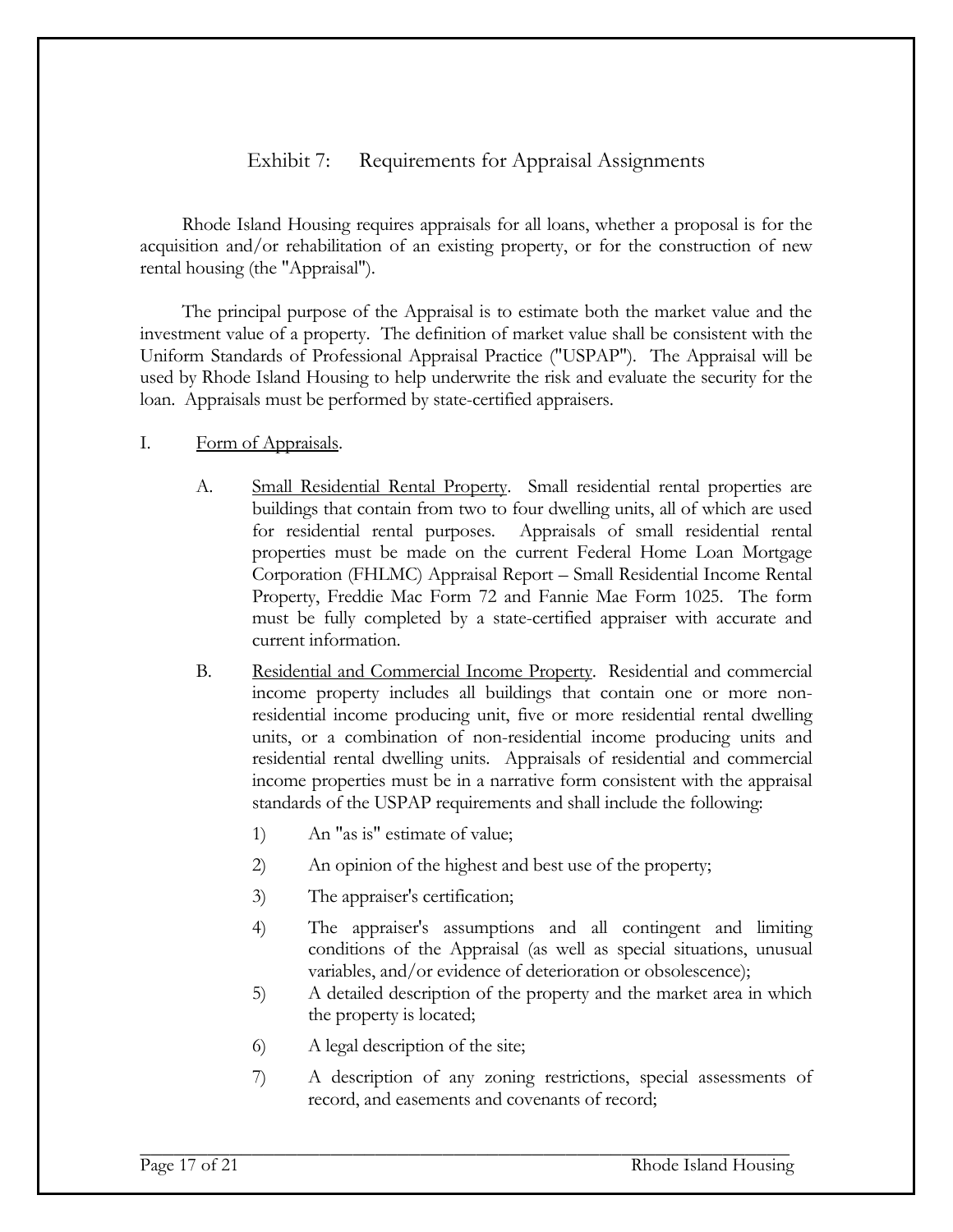- 8) A three year sales history of the site;
- 9) Physical information about the development including site width, frontage and depth, available utility connections and restrictions, contour, topography and landscape features and unusual site features;
- 10) Pictures of the building and site;
- 11) Pictures of comparable sales and location map for comparable sales;
- 12) A final opinion of market value derived from analyzing capitalized value, replacement cost, and comparable sales prices; and
- 13) A final opinion of investment value utilizing a discounted cash flow approach.

II. Appraisal Requirements.

All Appraisals shall provide a market valuation under the assumptions and requirements specified below. In addition, all appraisals, *except for* Small Residential Rental Property appraisals must provide an investment valuation under assumptions and requirements specified on pages 3 –4 of this document.

- A. Market Valuation. The following market values should be derived without taking into account the benefits and limitations of subsidies and rent restrictions applicable to the property.
	- 1) Capitalized Value. Each Appraisal shall reflect a capitalized value of the development. In analyzing capitalized value, the Appraisal must estimate net income based upon and supported by current market rents, vacancy rates and operating expenses for similar units in comparable developments. Comparable developments are those that provide amenities and contain living space similar to that provided by the property under valuation. Any variations in services, amenities and unit sizes must be reflected by reasonable adjustments to the rents, vacancy rates and operating expenses for the comparable development to derive the estimated net income. Rental income must be trended to the expected completion date of the development. In estimating rental rates, rental data on subsidized development may not be used as comparable.

For developments that are occupied at the time of the Appraisal, the appraiser must analyze the operating history of the property. Estimates of future performance need not be identical to the development's historical performance, but any differences should be reasonable and explained by comment. The Appraisal must also identify the current rents for the development and the current vacancy rate.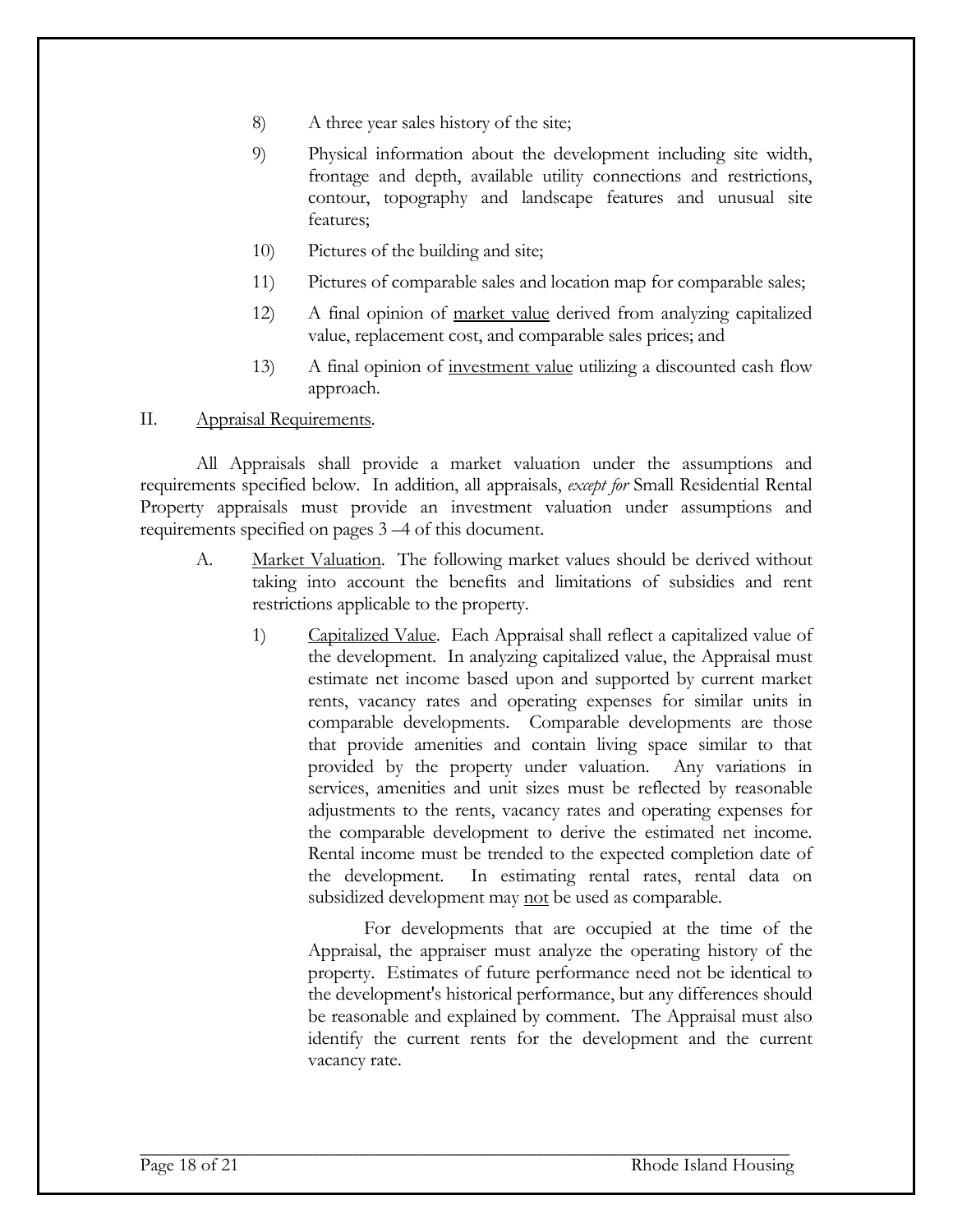The capitalization rate and the discount rate should be based upon current rates of investment and return for comparable risk rental properties and current market rents for debt for income producing properties. Documentation supporting the rates used and an analysis of the method used to derive the capitalization rate and the discount rate must be included in the Appraisal.

- 2) Replacement Value. The cost approach should be utilized, including estimate of land value, regardless of the age of property. Replacement value must be based on cost estimates that reflect the general level of costs necessary to build a similar development in new condition. The Appraisal must include references for the sources of cost data used by the appraiser. This may include cost service index references or development cost estimates through analysis of comparable square footage construction cost data.
- 3) Comparable Sales Value. The comparable sales are based upon the principle that an investor will not pay more to buy a property than it will cost to buy a comparable substitute property. The objective of this approach is to deduce from other sales of comparable properties the amount that the property under evaluation would bring on the open market. Comparable sales prices must be adjusted to reflect any differences between the comparable properties and the property under valuation.Adjustments for unit sizes, unit composition, amenities, special tax benefits, sales concessions, location and time since date of comparable sales must be considered in developing the comparable sales value. Each Appraisal must include at least three different properties for comparison. All adjustments must be noted and explained in the Appraisal. The market area from which comparable sales were selected should be defined and supported by narrative explanation. Any comparable sales in the market area that were not included should be noted and explained. If the appraiser documents that there have not been comparable sales in the market, area, an analysis of comparable sales value need not be included in the Appraisal. The appraiser should explain the reason for the lack of comparable sales. A sales location map relating to the sales to the subject is requested.
- B. Investment Valuation. An investment value should be derived utilizing the discounted cash flow approach. The appraiser must estimate net income taking into account applicable income and rent restrictions pursuant to the public funding sources received by the development. Capitalization and discount rates employed should reflect the favorable financing to the property, including any below market first or second mortgage financing. Also, a description of the specific methodology and source of data on capitalization and discount rates and tax benefits should be included in the narrative.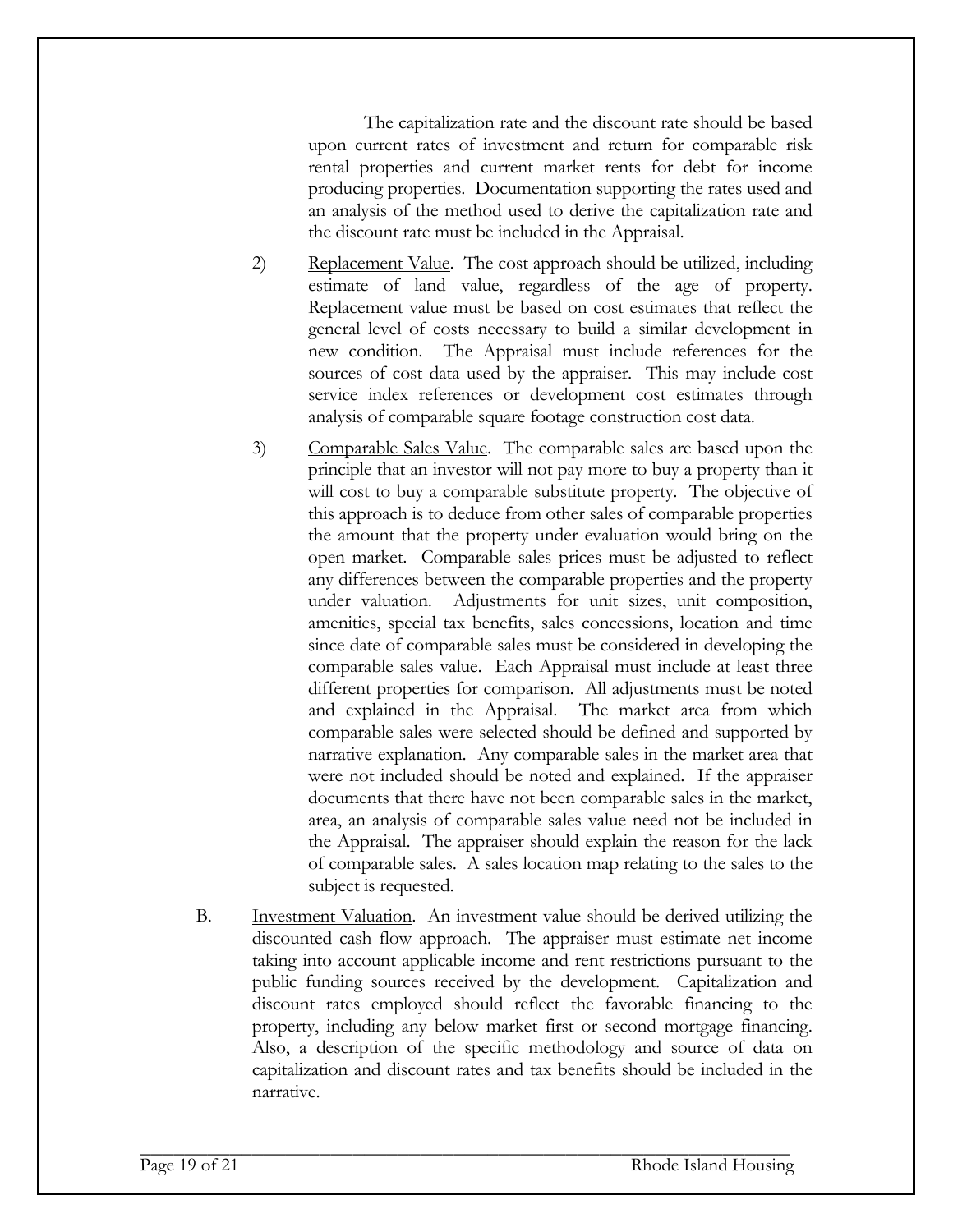Tax benefits derived from the utilization of low-income housing tax credits should also be factored into the valuation analysis as they represent an additional value to the property. The investment value includes tax credit benefits such as the 10-year tax credits, cash flow from the development, depreciation losses, and some residual value or proceeds after the obligations have been satisfied. This value of the tax benefits can then be added to the value of the real estate derived from the discounted cash flow approach. This combination will form a total investment/collateral value for the development. A sample of such an analysis is attached for your review.

 If rental subsidies will be available to the development, then the appraiser may consider these subsidies in projected rents during the term of the subsidy contract. When rental subsidies will not be available, then the appraiser should consider the lower of market rent or the maximum allowable rent pursuant to public funding sources received by the project (such rent limitation will be specified in the Rhode Island Housing engagement letter and/or supporting documentation). If a development is proposed to include both "market rate" and "affordable" units, then the appraiser should consider (i) market rents for the market rate units and (ii) the lower of market rents or "affordable" rents pursuant to restrictions of public funding sources (including Rhode Island Housing) for the "affordable" units.